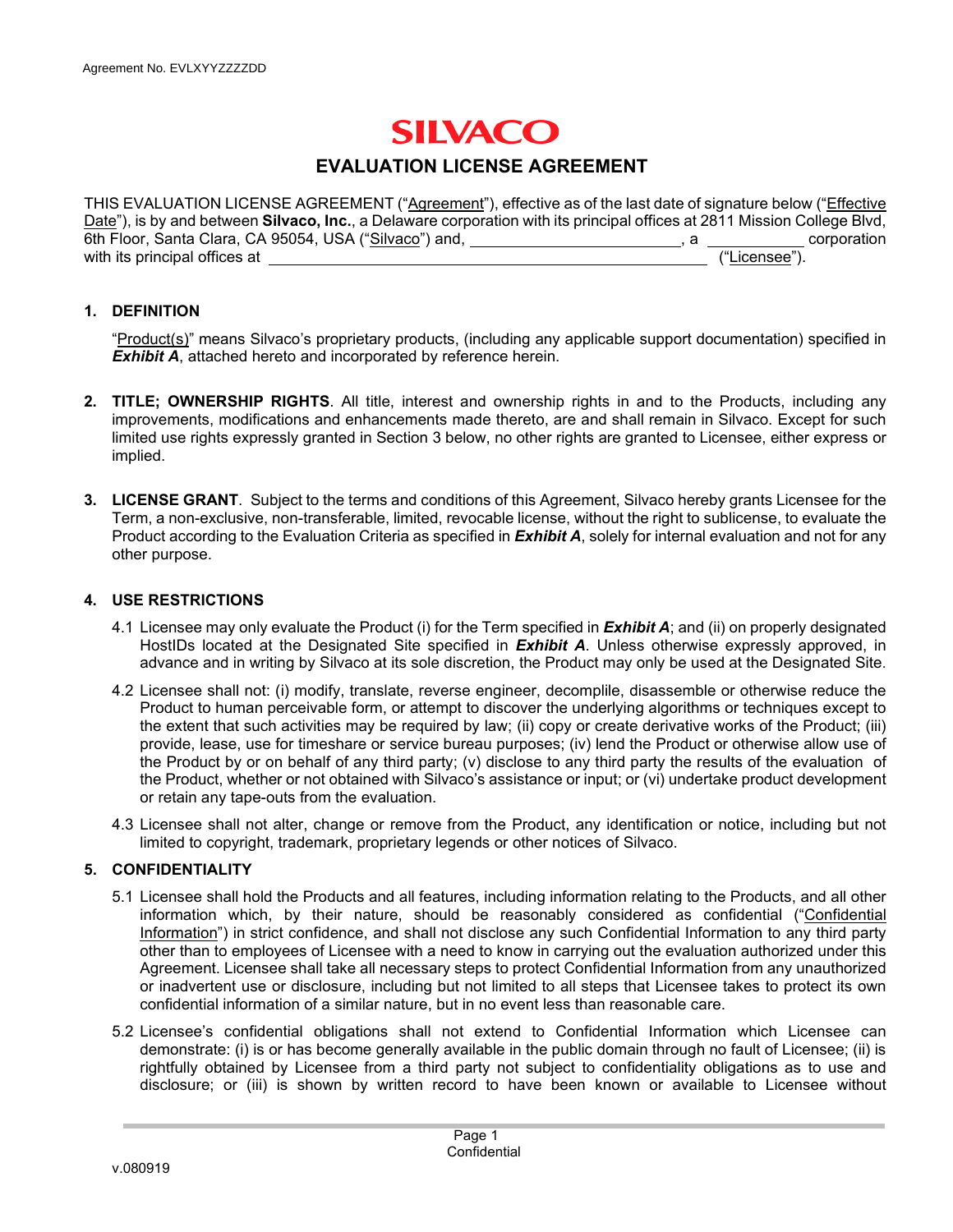confidentiality obligations as to use and disclosure prior to Licensee's receipt of such Confidential Information from Silvaco.

- 5.3 Licensee agrees that any breach of this Section 5 may cause Silvaco irreparable damage which may be difficult to ascertain due to the unique nature of the Confidential Information. Accordingly, Licensee agrees that Silvaco shall have the right to seek injunctive relief under this Agreement, without the necessity of proving actual damages or posting bonds, in addition to any other relief as may be granted by a court of competent jurisdiction.
- 5.4 Licensee's confidentiality obligations following the termination or expiration of this Agreement shall continue for five (5) years from the date of disclosure. The foregoing notwithstanding, Confidential Information which (i) consists of source code, RTL, netlists or other data similar in character to the foregoing; or (ii) meets the definition of a "trade secret" under applicable law, shall be held in confidence until such information, through no action or inaction of Licensee, falls under one of the exclusions of Section 5.2 above.
- **6. FEEDBACK**. Licensee may, at its sole discretion, provide Silvaco with the results of its evaluation hereunder, including identified problems, suggested improvements and other feedback. Silvaco shall have the right to use such feedback in any manner it deems appropriate.

#### **7. TERM; TERMINATION**

- 7.1The duration of the evaluation license period ("Term") is as specified in *Exhibit A*.
- 7.2Upon the expiration or termination of this Agreement, Licensee shall immediately (i) cease all use of the Product and Confidential Information; and (ii) return, or upon Silvaco's request, destroy all copies (including any portions) of the Confidential Information provided hereunder, including all Product information derived from the evaluation (other than the results collected in an evaluation report) and so certify in writing. Termination shall not relieve Licensee from any liability arising from any breach of this Agreement.
- 7.3Silvaco may terminate this Agreement immediately for any breach of Sections 4 and/or 5 by Licensee.
- **8. EXCLUSION OF WARRANTY**. ALL PRODUCTS ARE PROVIDED "AS IS" AND ARE EXCLUSIVE OF ANY WARRANTY, INCLUDING WITHOUT LIMITATION, ALL WARRANTIES OF MERCHANTABILITY, FITNESS FOR A PARTICULAR PURPOSE, NON-INFRINGEMENT OF ANY THIRD PARTY RIGHTS OR ANY OTHER WARRANTY, WHETHER EXPRESS OR IMPLIED.
- **9. LIMITATION OF LIABILITY**. SILVACO'S TOTAL LIABILITY FOR DIRECT DAMAGES UNDER THIS AGREEMENT SHALL NOT EXCEED ONE HUNDRED DOLLARS (\$100) OR THE LICENSE FEE (IF ANY) RECEIVED FROM LICENSEE. IN NO EVENT SHALL SILVACO BE LIABLE FOR ANY INDIRECT, INCIDENTAL, SPECIAL, CONSEQUENTIAL OR PUNITIVE DAMAGES, OR DAMAGES FOR LOSS OF PROFITS, REVENUE, DATA OR USE INCURRED BY LICENSEE IN ANY ACTION BASED ON ANY LEGAL THEORY, EVEN IF SILVACO HAS BEEN ADVISED OF SUCH DAMAGES.
- **10. EXPORT RESTRICTIONS.** Any software and other technical information disclosed under this Agreement may be subject to restrictions and controls imposed by the Export Administration Act, Export Administration Regulations and other laws and regulations of the United States and any other applicable government or jurisdiction, as enacted from time to time ("Acts"). Licensee shall comply with all restrictions and controls imposed by the Acts.
- **11. ASSIGNMENT**. Licensee may not assign or delegate to any third party, any Product, Confidential Information or parts thereof, or any rights or obligations under this Agreement. Any attempt otherwise shall be deemed null and void.
- **12. GOVERNING LAW**. This Agreement shall be governed by and construed in accordance with the laws of the State of California, without reference to principles on conflicts of laws. Any dispute under this Agreement may be brought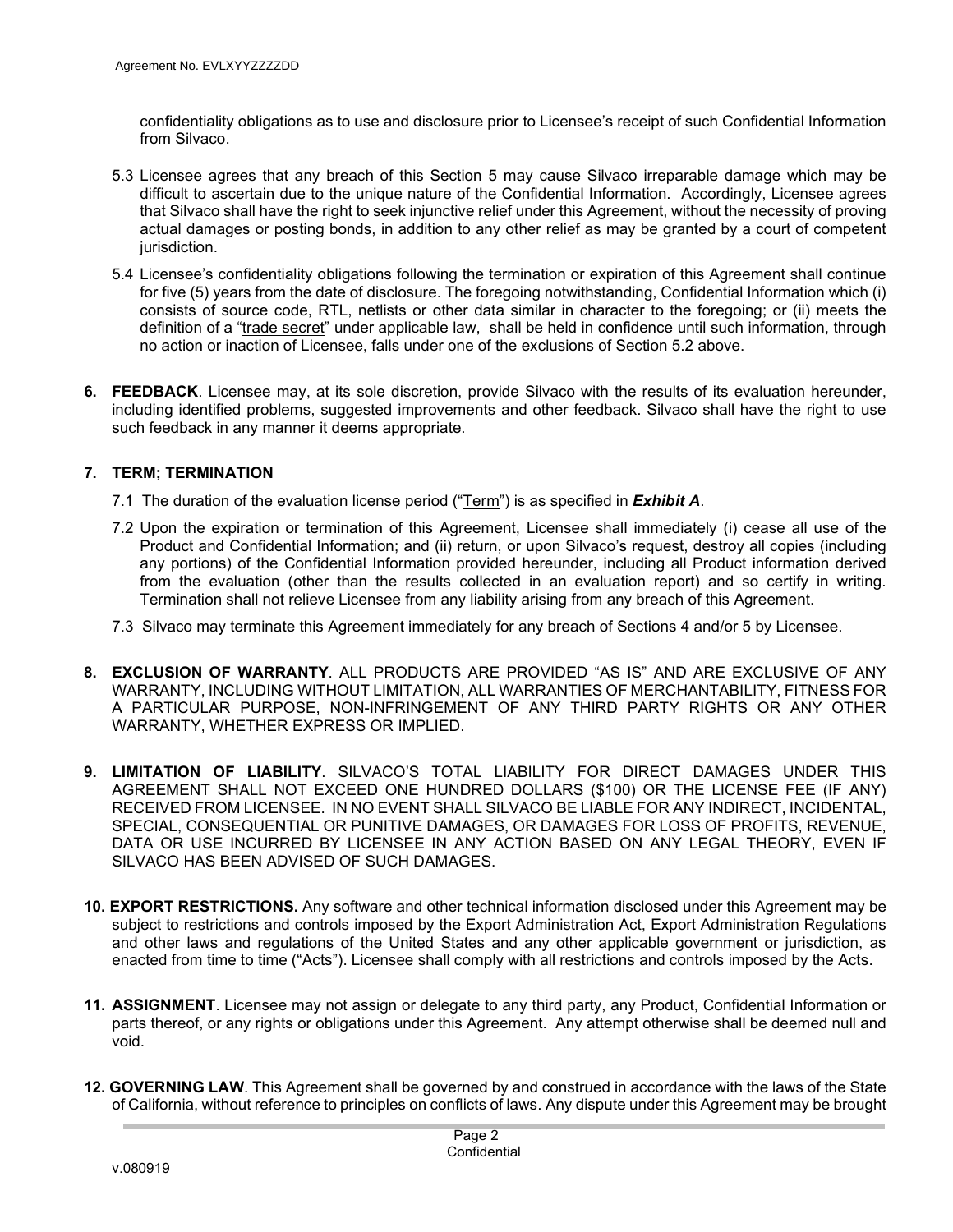in the state and federal courts located in Santa Clara County, California, USA. In no event shall this Agreement be governed by the United Nations Convention on Contracts for the International Sale of Goods.

- **13. AMENDMENT; WAIVER**. No term or provision of this Agreement may be amended without the parties' prior written consent. Any signed amendment or waiver shall be binding upon the parties and their respective successors and assigns. Failure to enforce any provision of this Agreement by either party shall not constitute a waiver of any other term hereof by such party.
- **14. SEVERABILITY**. If any provision of this Agreement is found by a proper authority to be unenforceable or invalid, such provision shall be changed and interpreted so as to best accomplish the objectives of such provision, within the limits of applicable law or court decisions.
- **15. INDEPENDENT CONTRACTORS**. The parties agree that they are independent contractors, and nothing contained in this Agreement shall be construed to constitute the parties as partners, joint venturers, co-owners, or otherwise as participants in a joint or common undertaking.
- **16. NOTICES**. All notices required under this Agreement shall be in writing and shall be delivered by personal delivery, electronic mail, or by certified or registered mail, return receipt requested, and shall be deemed given (i) upon personal delivery; (ii) upon delivery of electronic transmission; or (iii) five (5) days after deposit via courier or mail.
- **17. INTEGRATION**. This Agreement expresses the complete understanding of the parties with respect to the subject matter hereof and supersedes all prior proposals, agreements, representations and understandings.

## *[Signature page follows]*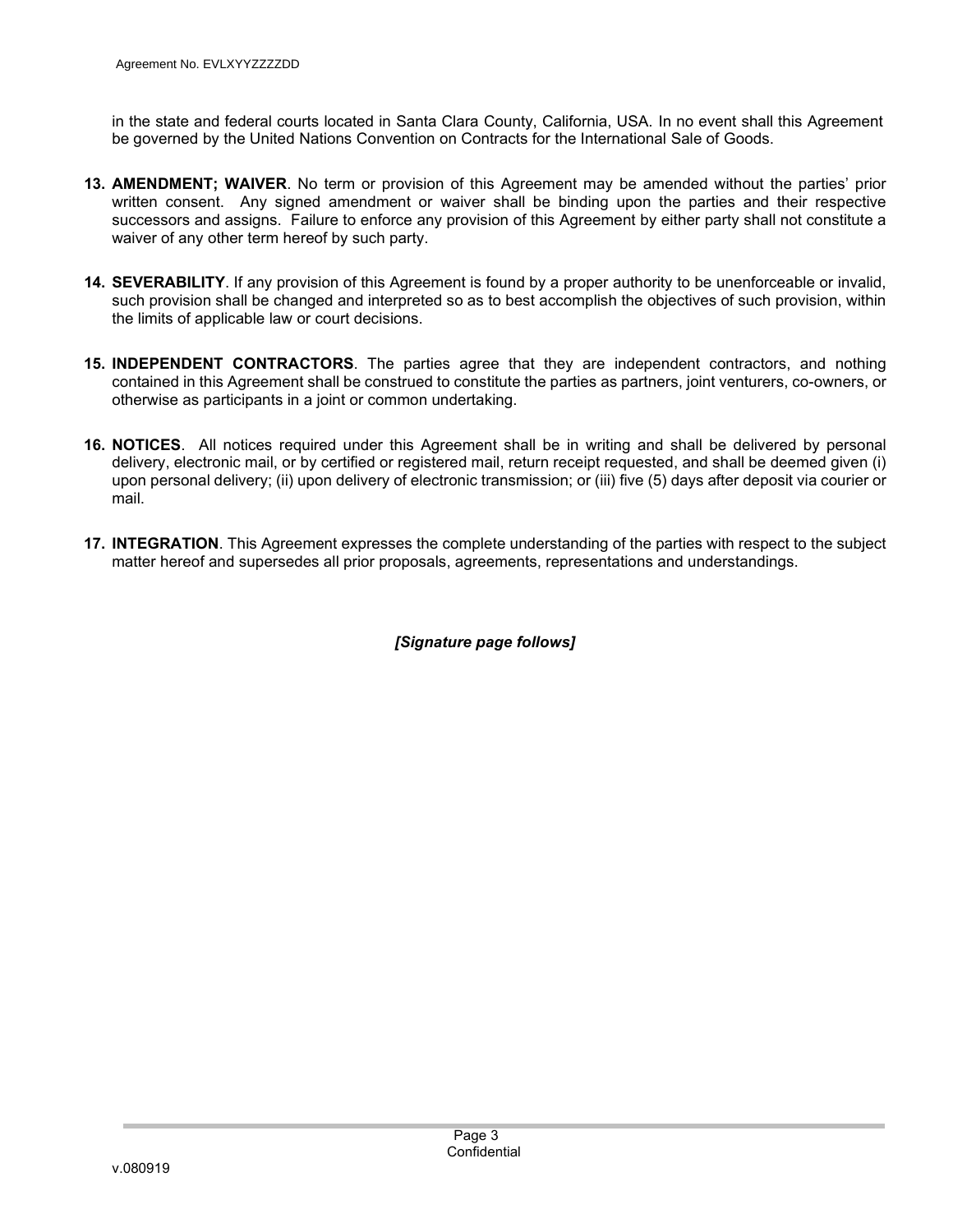**IN WITNESS WHEREOF**, each party has executed this Agreement by its duly authorized representative on the date(s) indicated below.

## **SILVACO, INC**.

| Signature           | Signature           |
|---------------------|---------------------|
| <b>Printed Name</b> | <b>Printed Name</b> |
| Title               | Title               |
| Date                | Date                |